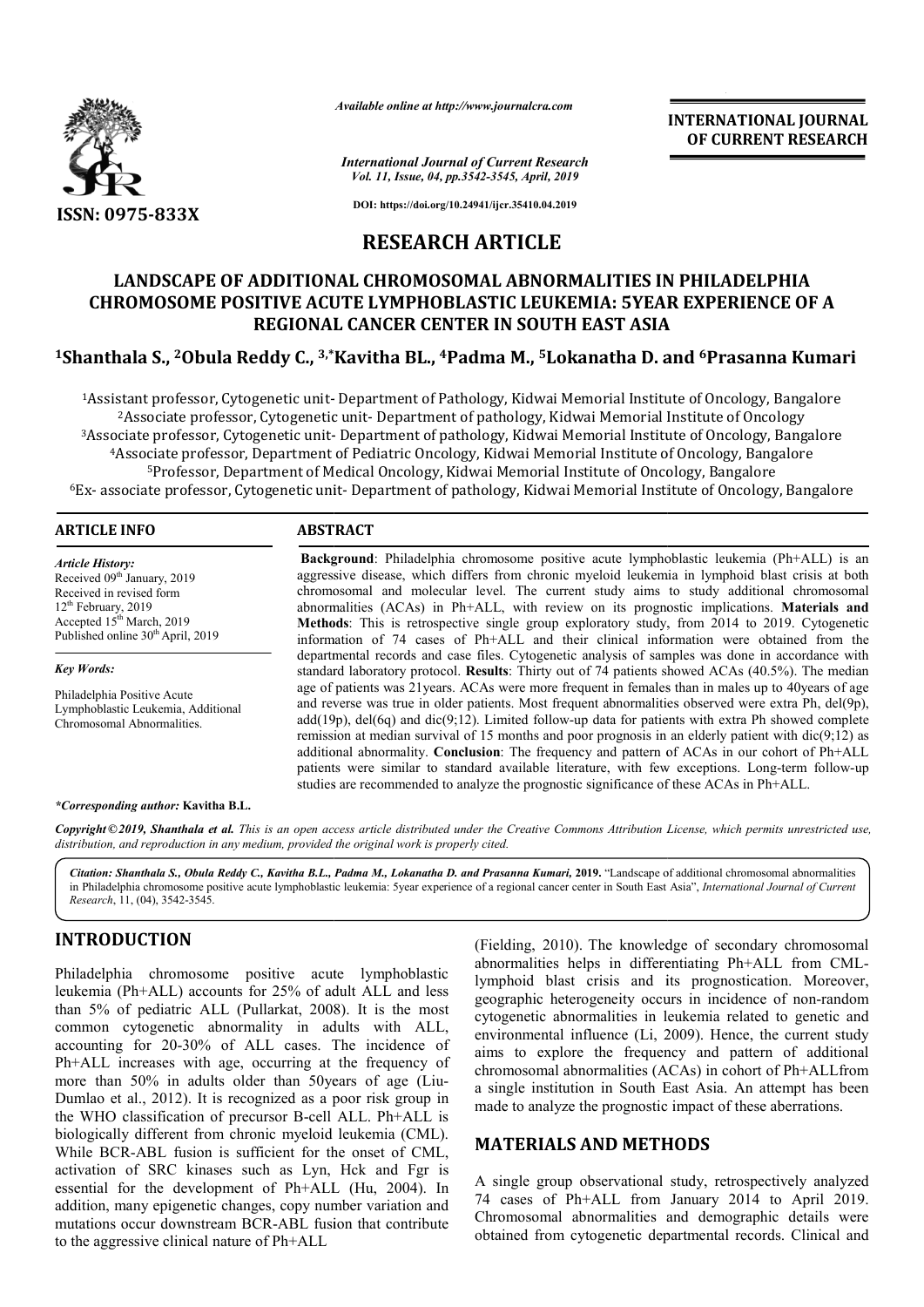hematological information were obtained from case files. Bone marrow aspiration samples were sent for cytogenetic studies from departments of medical and pediatric oncology. RPMI 1640 medium supplemented with 15% qualified, heat inactivated fetal bovine serum was used to set up duplicate cultures of 24hour and 48hour incubation in glass vials. This was followed by mitotic arrest using Karyomax-Colcemid at concentration of 0.05µg/ml) for 30 minutes and treatment with hypotonic solution (potassium chloride at 0.075M concentration) for another 30 minutes. Overnight fixation was done in Cornoy's fixative (methanol and glacial acetic acid at 3:1 concentration), followed by GTG (Giemsa-Trypsin-Giemsa)-banding of prepared slides. Chromosome analysis and interpretation were done in accordance with ISCN (International System for Cytogenomic nomenclature). Criteria used for diagnosis of Ph+ALL: i) Clinical- no preceding history of chronic phase of CML, no massive splenomegaly, presence of lymphadenopathy ii) Hematological-absence of basophilia/ left shift iii) Immunophenotype- precursor-B-cell ALL. iv) cytogenetic parameters- concurrent presence of normal karyotype and Ph-positive clonev) RT-PCR showing minor BCR-ABL hybrid protein (p190kDa) in majority of patients.

## **RESULTS**

Among 74 Ph+ALL patients, 31 were females and 43 were males. Median age of occurrence was 20years (range: 2-64 years). Out of 74 cases of Ph+ALL, 30 patients showed additional chromosomal abnormalities (ACAs). Among patients with ACAs, the median age was 21 years, 16 were females and 14 were males. Between 11 and 40years, ACAs were more frequent in females than in males and reversal was observed in older patients [figure 1]. The most common additional abnormalities observed were [Table 1, figure 2]: extra Ph chromosome [Figure 3](6 out of 30 patients; 20%), del(9)(p13) (5 out of 30 patients;  $16.6\%$ ), dicentric translocations such as  $\text{dic}(7;9)$  and  $\text{dic}(9;12)(3 \text{ patients}; 10\%),$ add(19)(p13) (2 patients:  $6.6\%$ ) and del(6q) (2 patients:  $6.6\%$ ) in the decreasing order of frequency. The remaining 40% (12/30 cases) was constituted by other random chromosomal rearrangements.

## **DISCUSSION**

Cytogenetics is the single most important predictive factor of clinical outcome in both adult and pediatric ALL. Compared to patients with Ph negative ALL, Ph+ ALL patients have poorer prognosis with increased risk of CNS involvement and aggressive clinical course. Philadelphia chromosome results from reciprocal translocation between chromosomes 9 and 22 resulting in BCR-ABL fusion and constitutive activation of chimeric fusion protein tyrosine kinase. The molecular weight of BCR-ABL1 hybrid protein depends on the chromosome breakpoint. Minor breakpoint cluster region (m-BCR) is involved in nearly 90% of pediatric Ph+ALL, generating 190kDa hybrid protein, while 10% may have major-BCR/ABL1 encoded 210kDa hybrid protein (Deininger, 2000). The combination of hematologic, cytogenetic and molecular investigations in correlation with clinical findings helped in successful categorization of Ph+ve ALL in the current study. Accumulation of additional non-random chromosomal abnormalities is suggestive of clonal evolution of the disease and considered a hallmark of multistep progressive disease in CML.<sup>7</sup> Less is known about the frequency and impact of ACAs in Ph+ALL, which is identified as a poor risk group in B-cell ALL. Li Y et al (2009) reported ACAs in 41-86% of Ph+ALL patients (Li, 2009). Thirty out of 74 patients (40.5%) with ALL in the present study showed Ph-positivity. All patients were immunophenotyped as precursor B-cell ALL. Prognosis in ALL is largely determined by the age of the patient, declining from 80% in children less than 5 years of age to 30% in adults older than 45years (Lee, 2010; Pulte, 2009). There is paucity of data regarding the frequency of ACAs in Ph+ALL according to age and gender. The current study showed upward trend in the frequency of ACAs with advancing age among females and vice versa was observed among males up to 40years of age. A remarkably increased frequency of ACAs (from 22.2% before 40years to 60% after 40years) was observed among males after 40 years of age and it was significantly greater in men than in women. This partly explains the declining survival rate of Ph+ALL patients with advancing age, the lowest being observed in patients older than 40years of age. Frequent aberrations noted in earlier studies were extra Ph chromosome, hyperdiploidy, monosomy 7/del(7p), 9p abnormalities and trisomy 8 (Heerema, 2004; Schultz**,** 2014; Short, 2016; Seol, 2017). In agreement with this, the present study identified extra Ph and 9p deletion as most frequent abnormalities. Twelve out of 30 patients (40%) had hyperdiploid karyotype. Deletion involving long arm of chromosome 6 (6q)is characteristic of ALL, irrespective of the lineage. Del(6q) wasobserved in two patients in this study. Unique findings of the current study are association of 19p13 abnormalities and dicentric translocations with Ph+ALL. Prognostic impact of ACAs in PH+ALL Seol CA et al (2017) notedsignificantly shorter overall survival and disease free survival in 73% of 122 adult Ph+ALL with ACAs.

In another study of 78 adult Ph+ALL patients who underwent hematopoietic cell transplantation following tyrosine kinase inhibitor therapy, 3year leukemia-free survival (79.8% vs. 39.5%) and overall survival (83% vs. 45.6%) were significantly superior in Ph only cohort than those with ACAs (Aldoss, 2015). Nicholas J et al (2016) studied ACAs in 97 out of 125 (78%) adult Ph+ALL patients. All patients received hyper-CVAD with TKIs. 5year overall survival and progression free survival were similar between Ph alone and ACAs groups. Patients with der(22), -9/9p, Ch 1 translocation and Ch 3 abnormalities constituted a distinct group with particularly poorer prognosis with medial relapse free survival (RFS) of 21 months and 5yr RFS rate of 38% (Short, 2016). Schultz KR et al (2014) explored prognostic impact of ACAs in 44 out of 69 (64%)pediatric Ph+ALL cases. ACAs group had significantly lower 5year event-free survival (86% vs 51%, p=0.05).12Li Y et al (2009) observed worse prognosis with monosomy 7 and 9p abnormalities (Li, 2009). Prior to the availability of tyrosine kinase inhibitors (TKIs), long-term survival of Ph+ALL patients was not more than 20%. With the current combination option of TKIs alone or in combination with multidrug chemotherapy, complete remission rate has increased to nearly 90% (Fakih et al., 2018). Adult Ph+ALL patients in the current study were treated as per hyper-CVAD chemotherapeutic regimen along with tyrosine kinase inhibitors. Pediatric patients were treated according to MCP 841 protocol. Four out of six patients with extra Phremained in complete remission on median follow-up of 15months. Dicentric translocations alone have been identified as good prognostic factor in few studies (Mahmoud, 1992; Behrendt et al., 1995). A 57year old women harboring both t (9;22) and dic(9;12) in the present study showed initial good response to treatment and died in 28 months due to unknown cause.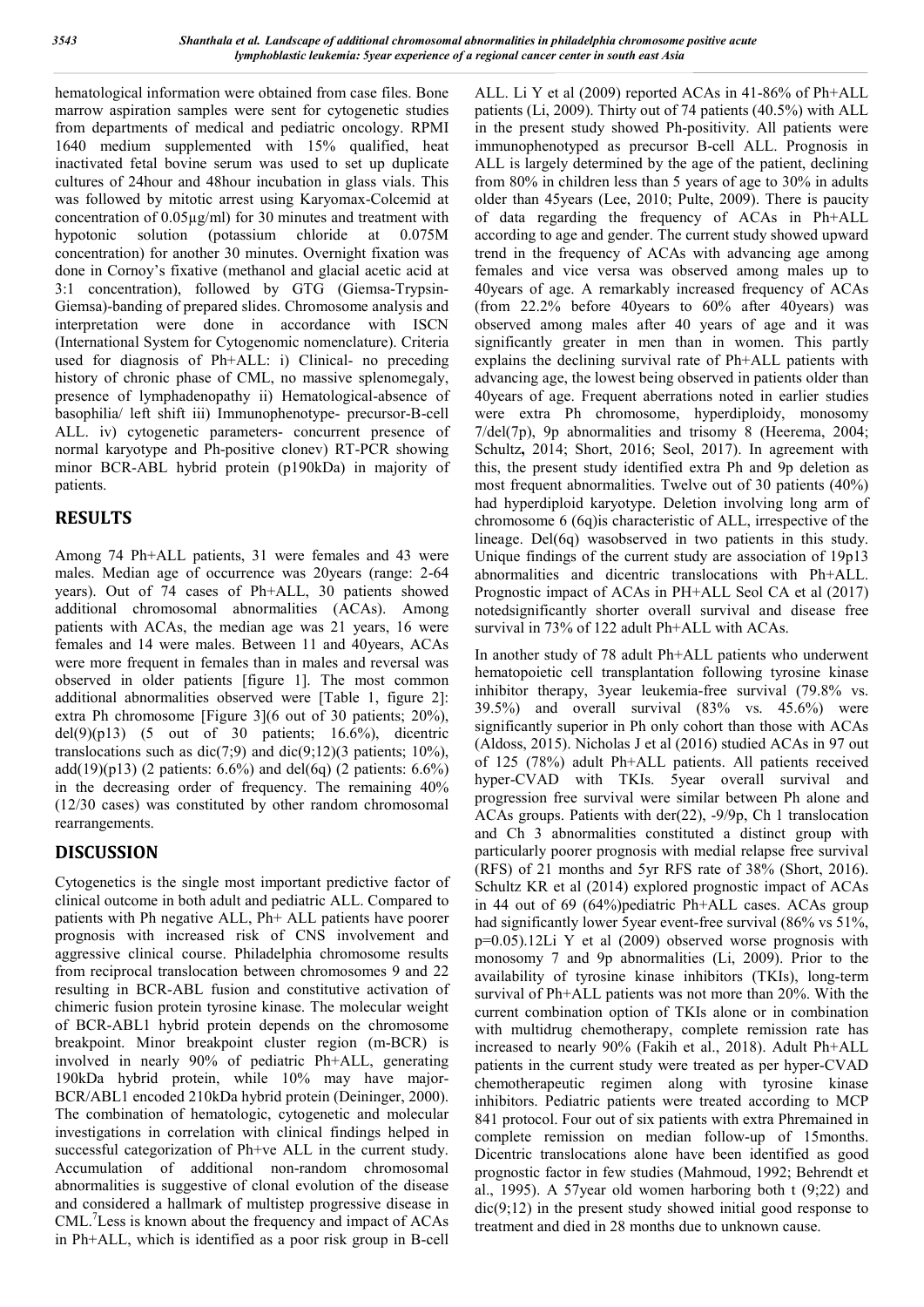**Table 1. Karyotype of Ph-positive ALL patients with additional chromosomal abnormalities**

| AGE            | <b>GENDER</b> | <b>KARYOTYPE</b>                                                                        |
|----------------|---------------|-----------------------------------------------------------------------------------------|
| 3              | M             | 50,XY,+5,t(9;22)(q34;q11.2),+17,+21,+der(22)t(9;22)(q34;q11.2)                          |
| $\overline{4}$ | F             | $46, XX, del(6)(q21), t(9;22)(q34; q11.2)$                                              |
| 4              | F             | 45, XX, del(9)(p13), t(9;22)(q34;q11.2),-14,-15, +mar/46, XX, t(9;22)(q34;q11.2)/46, XX |
| 5              | $\mathbf{F}$  | $45, XX, dic(7,9)(p11;p11), t(9,22)(q34;q11.2)$                                         |
| 6              | M             | $46, XY, inv(4)(p14q13), t(9;22)(q34;q11.2), del(9)(p13)$                               |
| $\overline{7}$ | M             | 46,XY,del(9)(p13),t(9;22)(q34;q11.2)                                                    |
| $\tau$         | M             | $47, XY, +8, t(9;22)(q34;q11.2)$                                                        |
| 8              | F             | $47, XX, +1, del(1)(p32), t(9;22)(q34; q11.2)$                                          |
| 8              | M             | 46,XY,add(2)(q37),del(6)(q23),t(9;22)(q34;q11.2),add(11)(q23)                           |
| 9              | $\mathbf{F}$  | $47, XX, t(9;22)(q34; q11.2), \text{+der}(22)t(9;22)(q34; q11.2)$                       |
| 12             | F             | $47, XX, -8, i(9)(q10), der(9)del(9)(p13)t(9;22)(q34;q11.2), add(14)(q32), +2mar$       |
| 12             | $\mathbf F$   | $46, XX, dup(1)(q21q25), del(6)(q23), t(9;22)(q34;q11.2)$                               |
| 15             | M             | $45, XY, t(9;22)(q34;q11.2), -13$                                                       |
| 18             | F             | $46, XX, t(9;22)(q34; q11.2), add(11)(q23)$                                             |
| 20             | M             | 48,XY,+8,der(9)t(4;9)(q24;p24),t(9;22)(q34;q11.2),-12,+der(22)t(9;22)(q34;q11.2),+mar   |
| 22             | F             | $47, XX, t(2; 3)(q21; q29), t(9; 22)(q34; q11.2), +22$                                  |
| 23             | M             | $46, XY, dic(9;12)(p13;p13), t(9;22)(q34;q11.2)$                                        |
| 23             | $\mathbf{F}$  | $47, XX, t(9;22)(q34; q11.2), add(19)(p13), \text{+}der(22)t(9;22)(q34; q11.2)$         |
| 24             | M             | $46, XY, del(9)(p13), t(9;22)(q34; q11.2)$                                              |
| 24             | $\mathbf{F}$  | $46, XX, t(9;22)(q34; q11.2), add(19)(p13)$                                             |
| 28             | M             | $47, XY, t(9;22)(q34;q11.2)+21$                                                         |
| 32             | F             | $44, XX, -8, t(9;22)(q34;q11.2), -17$                                                   |
| 33             | M             | $46, XY, t(9;22)(q34; q11.2)/45, XX, -7, t(9;22)(q34; q11.2)/46, XX$                    |
| 34             | F             | $45, XX, rob(14;15)(q10;q10), t(1;9;22)(q21;q34;q11.2)/46, XX$                          |
| 35             | $\mathbf F$   | $46, XX, add(1)(p36), t(9;22)(q34; q11.2)$                                              |
| 39             | M             | $47, XY, t(9;22)(q34; q11.2), +21$                                                      |
| 47             | F             | $47, XX, t(9;22)(q34;q11.2), \text{+der}(22)t(9;22)(q34;q11.2)$                         |
| 57             | F             | $45, XX, -2, i(8)(q10), dic(9,12)(p11;p11), t(9,22)(q34;q11.2)$                         |
| 60             | M             | $48, XY, t(9;22)(q34;q11.2), +19, +\text{der}(22)t(9;22)(q34;q11.2)$                    |
| 64             | M             | $46, XY, dup(1)(q22q32), del(3)(q12), t(9;22)(q34; q11.2)$                              |

Figure 1: Trend in frequency of additional chromosomal abnormalities according to age and gender



M





#### Karyotype:48,XY,t(9;22)(q34;q11.2),+der(22)t(9;22),+mar